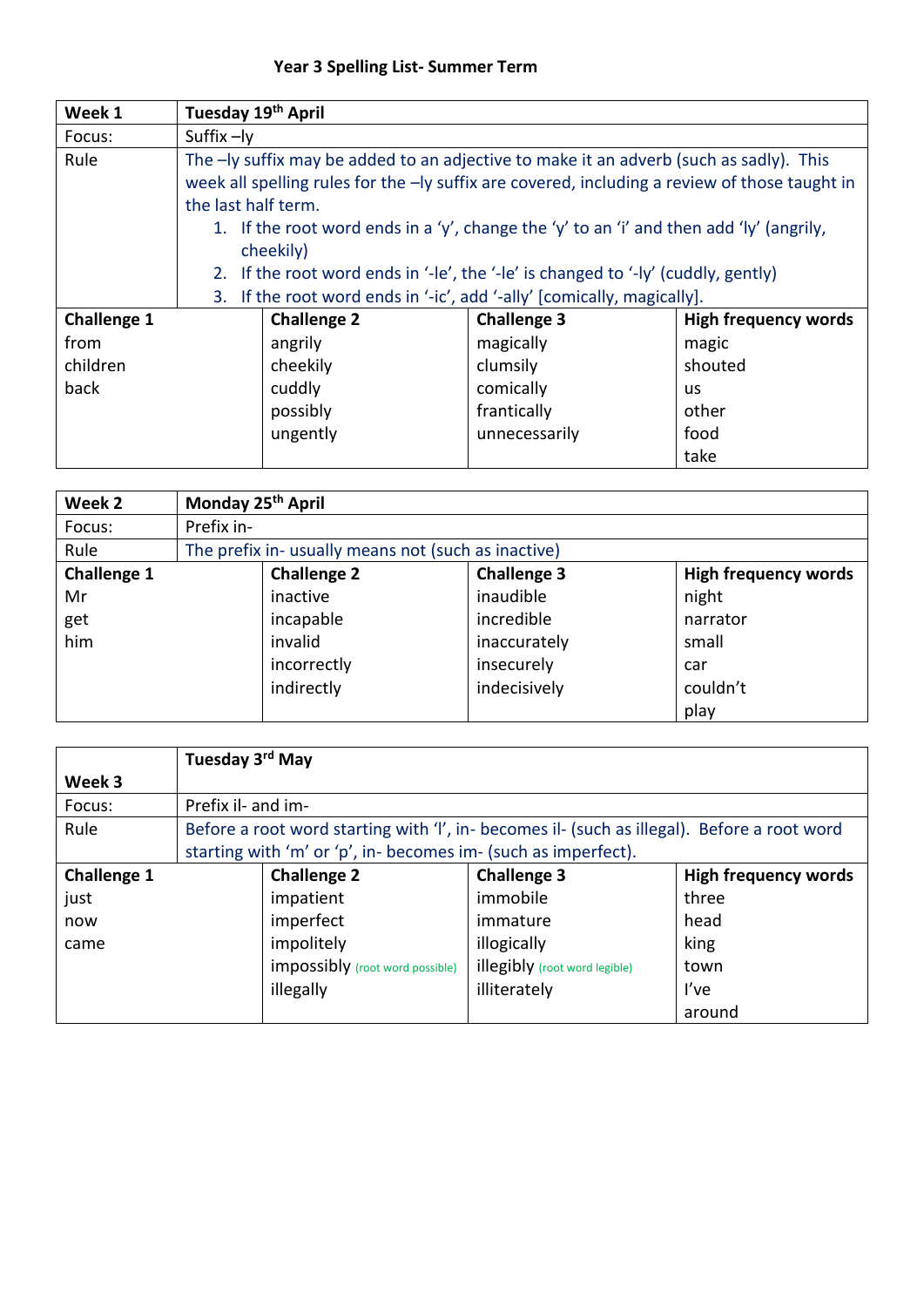| Week 4             | Monday 9 <sup>th</sup> May |                                           |                                                                           |                             |
|--------------------|----------------------------|-------------------------------------------|---------------------------------------------------------------------------|-----------------------------|
| Focus:             | Prefix ir- and inter-      |                                           |                                                                           |                             |
| Rule               |                            |                                           | Before a root word starting with 'r', in-becomes ir- (such as irregular). |                             |
|                    |                            | The prefix inter- means between or among. |                                                                           |                             |
| <b>Challenge 1</b> |                            | <b>Challenge 2</b>                        | <b>Challenge 3</b>                                                        | <b>High frequency words</b> |
| about              |                            | irregular                                 | interchange                                                               | garden                      |
| got                |                            | irrelevant                                | irreplaceable                                                             | fast                        |
| their              |                            | interviewing                              | irresponsible                                                             | only                        |
|                    |                            | interacting                               | irresistible                                                              | many                        |
|                    |                            | interfering (root word                    | internationally                                                           | laughed                     |
|                    |                            | interfere)                                |                                                                           | has                         |
|                    |                            |                                           |                                                                           |                             |

| Week 5 | Monday 16 <sup>th</sup> May               |
|--------|-------------------------------------------|
| Focus. | No new spellings – Year 3 Assessment Week |

| Week 6             | Monday 23 <sup>rd</sup> May |                                     |                                                                                      |                             |
|--------------------|-----------------------------|-------------------------------------|--------------------------------------------------------------------------------------|-----------------------------|
| Focus:             |                             | Homophones and near homophones      |                                                                                      |                             |
| Rule               |                             |                                     | Homophones are words that sound the same or similar but have different spellings and |                             |
|                    |                             | meanings (such as break and break). |                                                                                      |                             |
| <b>Challenge 1</b> |                             | <b>Challenge 2</b>                  | <b>Challenge 3</b>                                                                   | <b>High frequency words</b> |
| people             |                             | there/they're/ their                | break/ brake                                                                         | green                       |
| your               |                             | to/too/two                          | ball/ bawl                                                                           | different                   |
| put                |                             | your/ you're                        | affect/effect                                                                        | let                         |
|                    |                             | weak/ week                          | accept/except                                                                        | girl                        |
|                    |                             | which/witch                         | weather/ whether                                                                     | birds                       |
|                    |                             |                                     |                                                                                      | lived                       |

| Week 7             | Tuesday 7 <sup>th</sup> June |                                     |                                                                                      |                             |
|--------------------|------------------------------|-------------------------------------|--------------------------------------------------------------------------------------|-----------------------------|
| Focus:             |                              | Homophones and near homophones      |                                                                                      |                             |
| Rule               |                              |                                     | Homophones are words that sound the same or similar but have different spellings and |                             |
|                    |                              | meanings (such as break and break). |                                                                                      |                             |
| <b>Challenge 1</b> |                              | <b>Challenge 2</b>                  | <b>Challenge 3</b>                                                                   | <b>High frequency words</b> |
| could              |                              | are/our                             | fair/fare                                                                            | inside                      |
| house              |                              | see/ sea                            | groan/ grown                                                                         | run                         |
| old                |                              | where/ wear/ were                   | heel/ heal                                                                           | any                         |
|                    |                              | here/hear                           | draw/ drawer                                                                         | under                       |
|                    |                              | grate/ great                        | aloud/allowed                                                                        | hat                         |
|                    |                              |                                     |                                                                                      | snow                        |
|                    |                              |                                     |                                                                                      | park                        |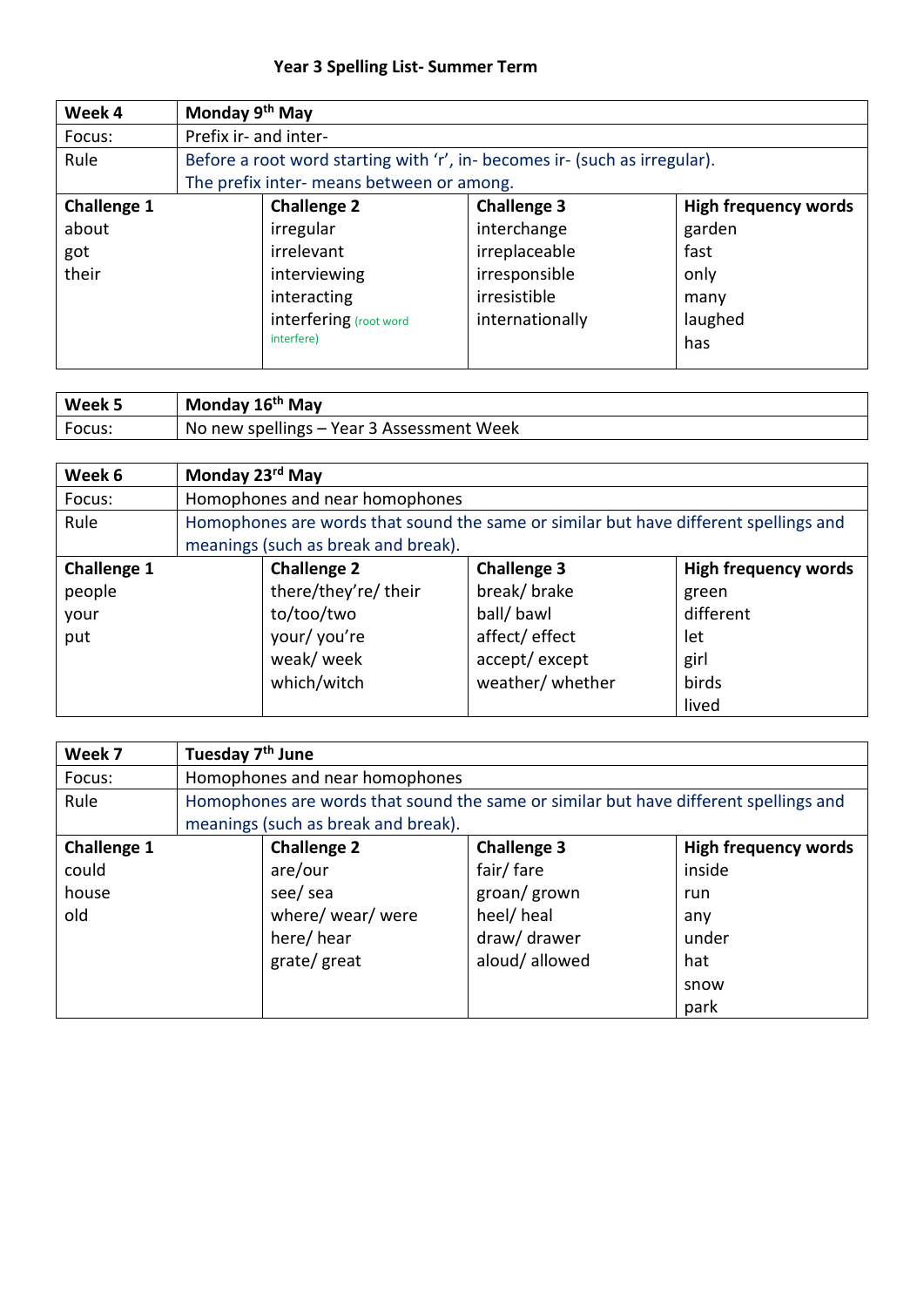| Week 8             | Monday 13 <sup>th</sup> June |                                     |                                                                                      |                             |
|--------------------|------------------------------|-------------------------------------|--------------------------------------------------------------------------------------|-----------------------------|
| Focus:             |                              | Homophones and near homophones      |                                                                                      |                             |
| Rule               |                              |                                     | Homophones are words that sound the same or similar but have different spellings and |                             |
|                    |                              | meanings (such as break and break). |                                                                                      |                             |
| <b>Challenge 1</b> |                              | <b>Challenge 2</b>                  | <b>Challenge 3</b>                                                                   | <b>High frequency words</b> |
| day                |                              | one/ won                            | sail/ sale                                                                           | cold                        |
| made               |                              | lie/lay                             | deer/dear                                                                            | air                         |
| by                 |                              | some/ sum                           | flour/flower                                                                         | trees                       |
| too                |                              | be/bee                              | pair/pear                                                                            | bad                         |
|                    |                              | of/ off                             | poor/pour                                                                            | tea                         |
|                    |                              |                                     |                                                                                      | top                         |
|                    |                              |                                     |                                                                                      | eyes                        |

| Week 9                  | Monday 20 <sup>th</sup> June |                          |                                                                                              |                             |
|-------------------------|------------------------------|--------------------------|----------------------------------------------------------------------------------------------|-----------------------------|
| Focus:                  |                              | Suffixes (vowel letters) |                                                                                              |                             |
| Rule                    |                              |                          | Suffixes can begin with vowel letters (such as -ing, -ed) in words of more than one          |                             |
|                         |                              |                          | syllable. If the last syllable of a word is stressed and ends with one consonant letter that |                             |
|                         |                              |                          | has one vowel letter before it, the final consonant letter is doubled before any ending      |                             |
|                         |                              |                          | beginning with a vowel letter is added (such as forget - forgetting). The consonant letter   |                             |
|                         |                              |                          | is not doubled if the syllable is unstressed (such as garden $-$ gardener).                  |                             |
| <b>Challenge 1</b>      |                              | <b>Challenge 2</b>       | <b>Challenge 3</b>                                                                           | <b>High frequency words</b> |
| if                      |                              | forgetting               | gardening                                                                                    | duck                        |
| help                    |                              | forgotten                | gardener                                                                                     | horse                       |
| time                    |                              | beginning                | limiting                                                                                     | rabbit                      |
| $\mathsf{I}'\mathsf{m}$ |                              | beginner                 | limited                                                                                      | white                       |
|                         |                              | preferred                | limitation                                                                                   | coming                      |
|                         |                              |                          |                                                                                              | he's                        |
|                         |                              |                          |                                                                                              | most                        |

| <b>Week 10</b>     | Monday 27 <sup>th</sup> June |                        |                                                                                          |                             |
|--------------------|------------------------------|------------------------|------------------------------------------------------------------------------------------|-----------------------------|
| Focus:             |                              | -sion and -tion ending |                                                                                          |                             |
| Rule               |                              |                        | -sion is added to the ends of words when the word sounds like 'shun' (such as division). |                             |
|                    |                              |                        | In general, -tion is used if the root word ends in $-t$ or $-te$ (such as hesitation).   |                             |
| <b>Challenge 1</b> |                              | <b>Challenge 2</b>     | <b>Challenge 3</b>                                                                       | <b>High frequency words</b> |
| here               |                              | decision               | explosion                                                                                | river                       |
| off                |                              | tension                | confusion                                                                                | liked                       |
| <b>Mrs</b>         |                              | division               | attention                                                                                | miss                        |
| called             |                              | questioning            | hesitation                                                                               | giant                       |
|                    |                              | stations               | pensions                                                                                 | looks                       |
|                    |                              |                        |                                                                                          | use                         |
|                    |                              |                        |                                                                                          | along                       |